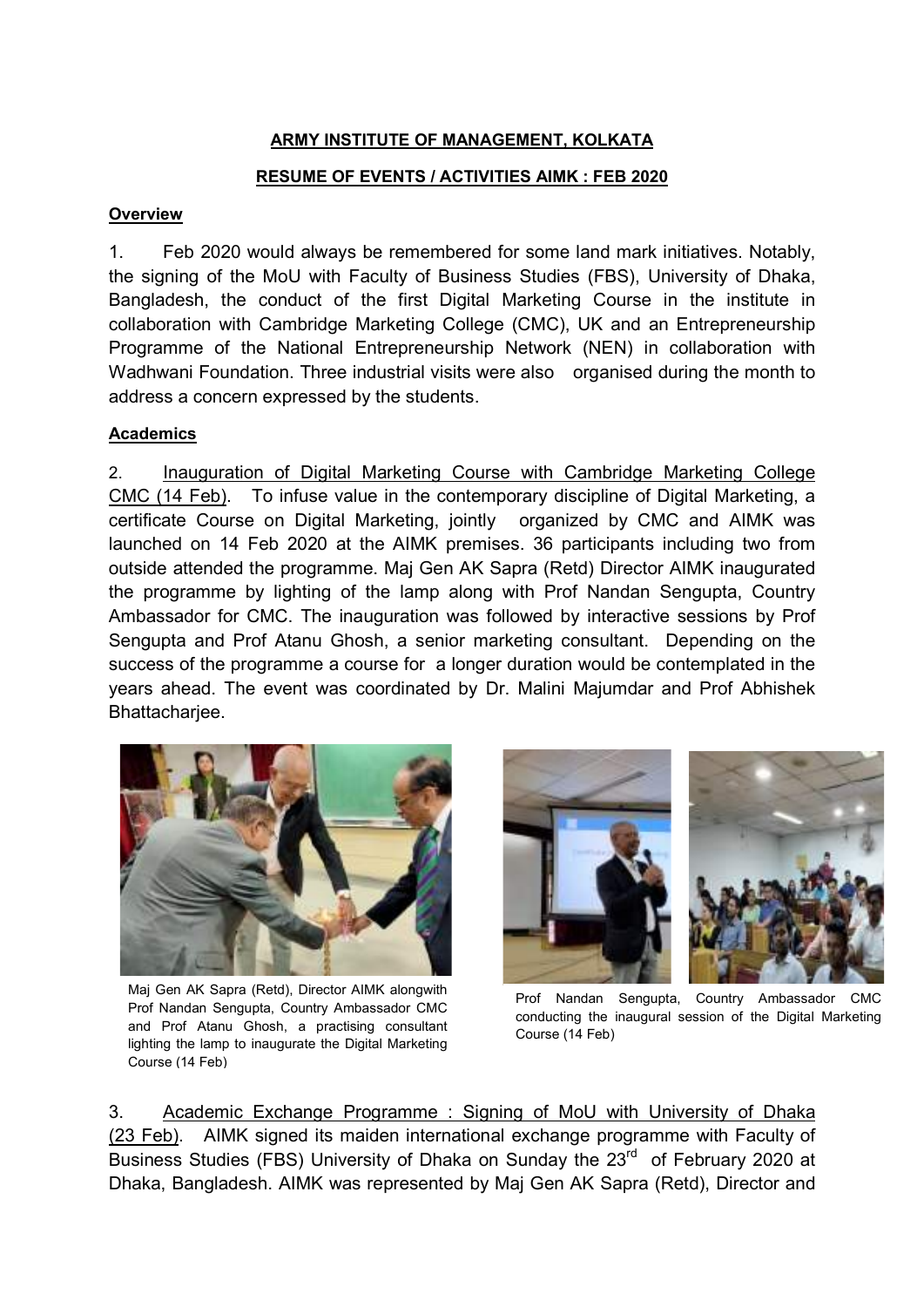Dr. Sweta Rani, Asst Professor. Prof. Shibli Rubayat Ul Islam, Dean and Md. Kamal Uddin, Ph.D., Treasurer, signed the MOU on behalf of FBS,University of Dhaka. We are looking at academic exchange programmes with other BIMSTEC countries in the years ahead. This event was possible because of the perseverance of Dr Sweta Rani.



Maj Gen AK Sapra (Retd), Director AIMK and Dr Sweta Rani signing the MoU in the office of the Dean of FBS University of Dhaka (23 Feb)



The MoU being exchanged between Prof Shibli Rubaayat Ul Islam, Dean, FBS, University of Dhaka and Maj Gen AK Sapra (Retd), Director AIMK in Dhaka (23 Feb)

4. Inauguration of National Entrepreneurship Network (NEN) Course (04 Feb). A course on Entrepreneurship was launched under the aegis of National Entrepreneurship Network (NEN) in collaboration with Wadhwani Foundation. Programme Coordinator, Maj Gen AK Sapra (Retd), Director AIMK inaugurated the programme in the presence of all faculty members on 04 Feb 20. Mr. Shubhobroto Bhattacharya oriented the group of students who opted for this course in the inaugural session. The 36 hour curriculum will be covered over a period of 6 months. This event was coordinated by Dr. Debaleena Chatterjee.



Maj Gen AK Sapra (Retd), Director AIMK hands over a potted plant to our guest Mr. Shubhobroto Bhattacharya from Wadhwani Foundation (04 Feb)

5. Visitor from Wadhwani Foundation (18 Feb). Ms. Monica Mehta, Asst Vice President, Wadhwani Foundation paid a visit to Army Institute Campus on 18<sup>th</sup> February 2020. Besides discussions with the Director, she also reviewed the conduct of the Entrepreneurship Course being run in the Campus.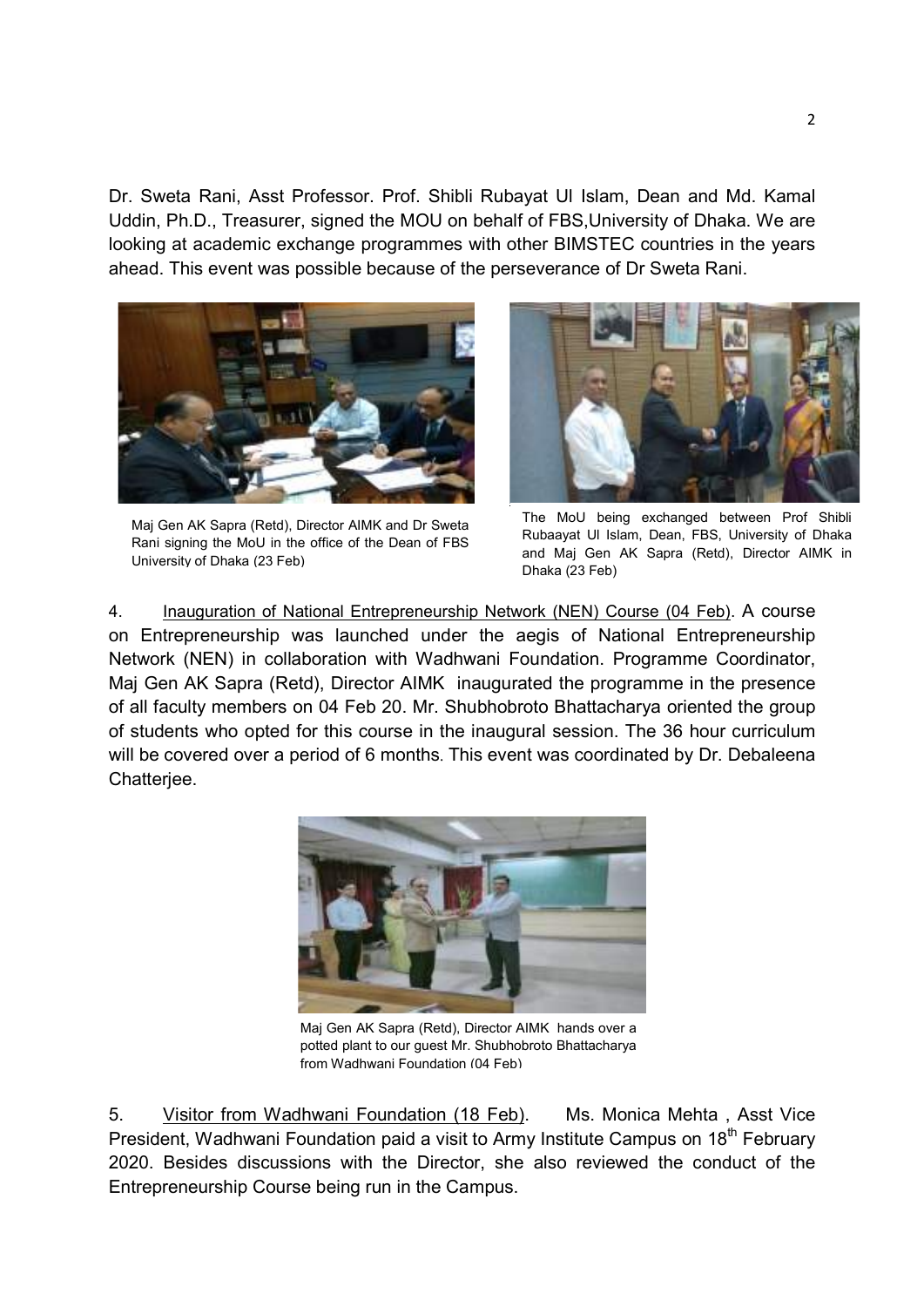

 Maj Gen AK Sapra (Retd), Director AIMK presenting the college memento to our guest Ms Monica Mehta of Wadhwani Foundation (18 Feb)

6. Industrial Visits ( 05, 06, 07 Feb, 17 & 24 Feb and 29 Feb 20). Mrs Puja Singh Ghosh, Placement Officer, facilitated the conduct of three industrial visits during the month. The details of industrial visits conducted during the month are as follows :-

| Ser       | Date       | Industry / Enterprise / Office  | Remarks                                |
|-----------|------------|---------------------------------|----------------------------------------|
| <u>No</u> |            |                                 |                                        |
| (a)       | 05, 06 and | Garden Reach Shipbuilders &     | The visit was<br>rganized in<br>three  |
|           | 07 Feb 20  | Engineers (GRSE)                | phases. Prof Archita Chatterjee,       |
|           |            |                                 | Dr Debaleena Chatterjee and Mrs Puja   |
|           |            |                                 | Singh Ghosh coordinated the visits and |
|           |            |                                 | about 105 students visited GRSE.       |
| (b)       | 17 & 24    | Mukhorochok Factory<br>$-$ a    | The<br>visit was coordinated<br>by     |
|           | Feb        | production unit of Chanachur    | Dr. Swapna Datta Khan and Prof         |
|           |            | Indian traditional<br>and other | Asmita Basu and about 60 students      |
|           |            | sweets.                         | benefitted from the visit.             |
| (c)       | 29 Feb     | Prestige Ice Creams Pvt Ltd     | The visit was coordinated by Prof      |
|           |            | (Rollick) – manufacturer of Ice | Archita Chatterjee & Mrs Puja Singh    |
|           |            | Creams                          | Ghosh with 58 students benefitted from |
|           |            |                                 | the visit.                             |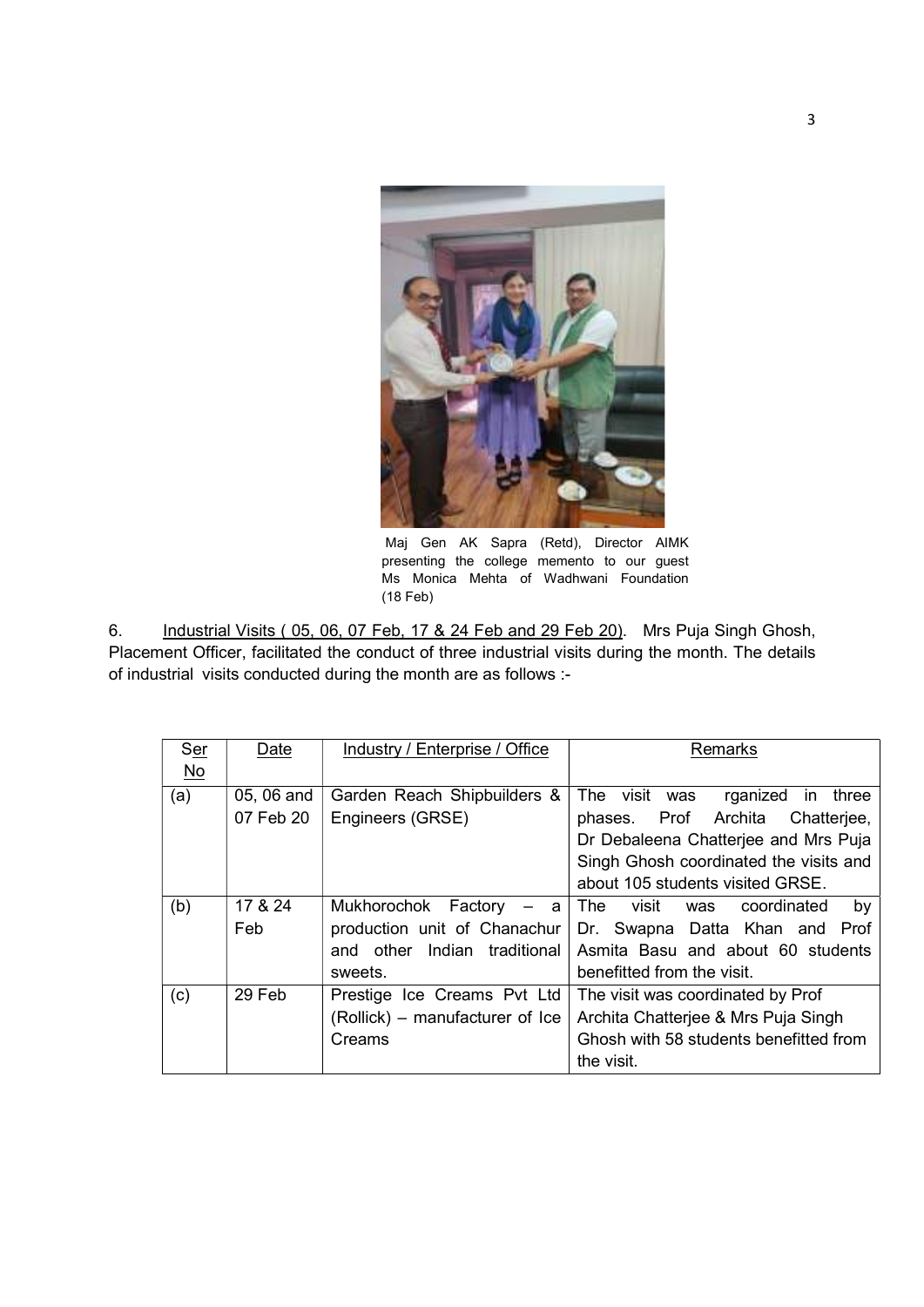

Faculty and students of MBA 23 pose for a group photo during the industrial visit to GRSE (05-07 Feb)



Students of MBA 23 visiting Mukhorochok Factory (17 & 24 Feb)



Students of MBA 23 visiting Prestige Ice Creams Pvt Ltd (29 Feb)

7. Guest Lectures. The following guest lectures were rganized during the month :-

| Date   | Topic              | Speaker(s)               | Remarks            |
|--------|--------------------|--------------------------|--------------------|
| 08 Feb | Challenges and     | Mr. Sougata Ray, Manager | Mr. Sougata Ray is |
|        | Prospects in       | (Sales) - East Retails,  | an alumnus of      |
|        | <b>FMCG Sector</b> | Panasonic India Pvt Ltd  | AIMK-MBA 10        |
|        |                    |                          | <b>Batch</b>       |
| 17 Feb | Mind: Your Best    | Maj Gen Ravi N Tikku     |                    |
|        | Friend; Your Worst | (Retd)                   |                    |
|        | Enemy              |                          |                    |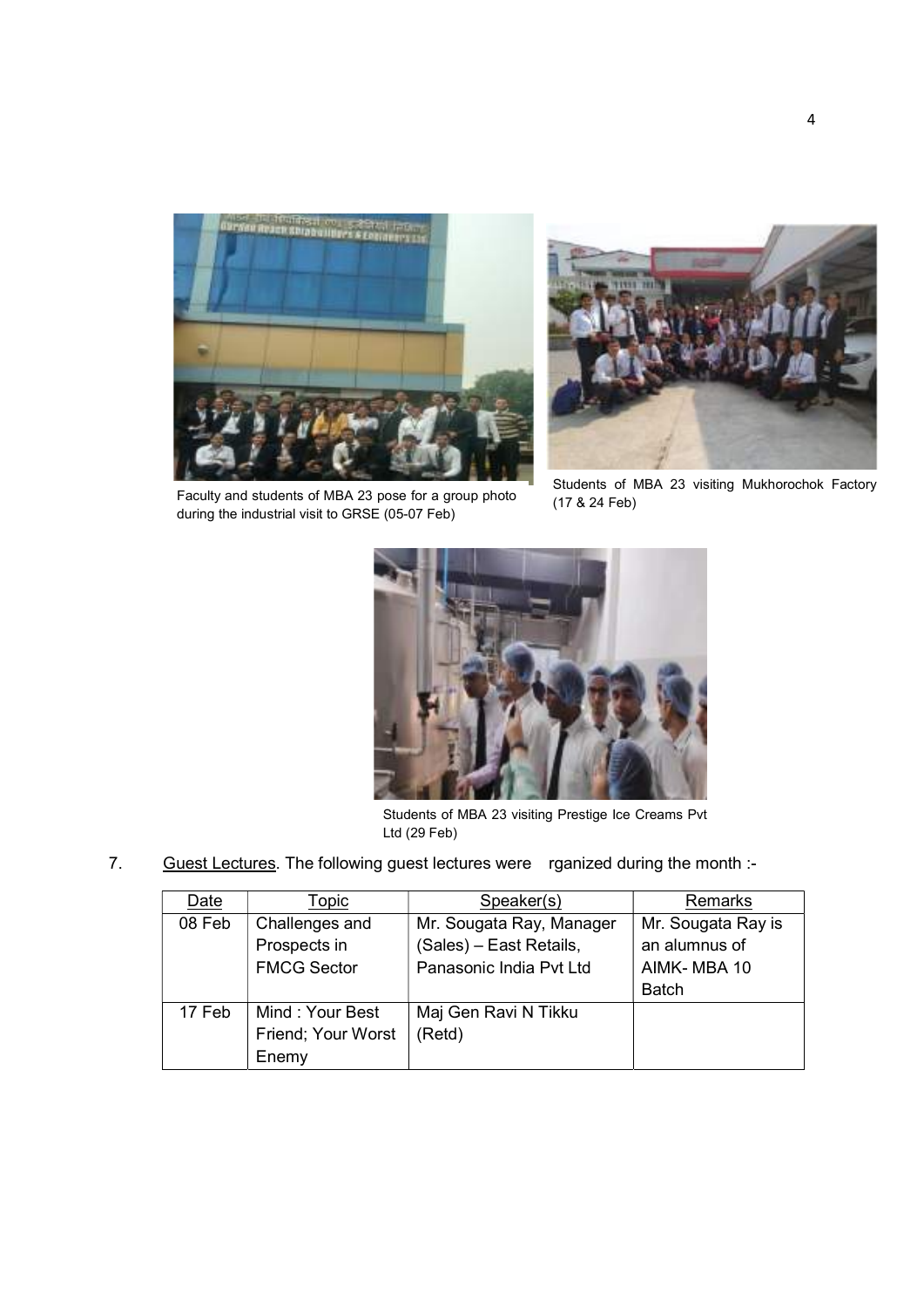

Mr. Sougata Ray from Panasonic India, delivering a lecture on Prospects and Challenges in FMCG Sector to MBA 23 (08 Feb )



Maj Gen AK Sapra (Retd), Director AIMK presenting the college memento to Maj Gen Ravi N Tikku (Retd) after his guest lecture ( 17 Feb )

| Ser<br>No         | Date    | Event/Subject                                                                                                      |           | Speaker(s)                    | Remarks            |   |
|-------------------|---------|--------------------------------------------------------------------------------------------------------------------|-----------|-------------------------------|--------------------|---|
| $\left( a\right)$ | 5-6 Feb | 6 <sup>th</sup> Management<br>Doctoral Colloquium<br>and VGSOM Research<br>Scholars Day (MDC &<br><b>VRC 2020)</b> | $\bullet$ | Himadri Sasmal<br>Ankita Indu | Presented<br>Paper | a |

#### 8. Conference / Workshops/ Seminars : Students



Mr. Himadri Sasmal, MBA -22 presenting a Paper at the 6<sup>th</sup> Mgt Colloquium & VGSOM Research Scholars Day at IIT Kharagpur (05 Feb)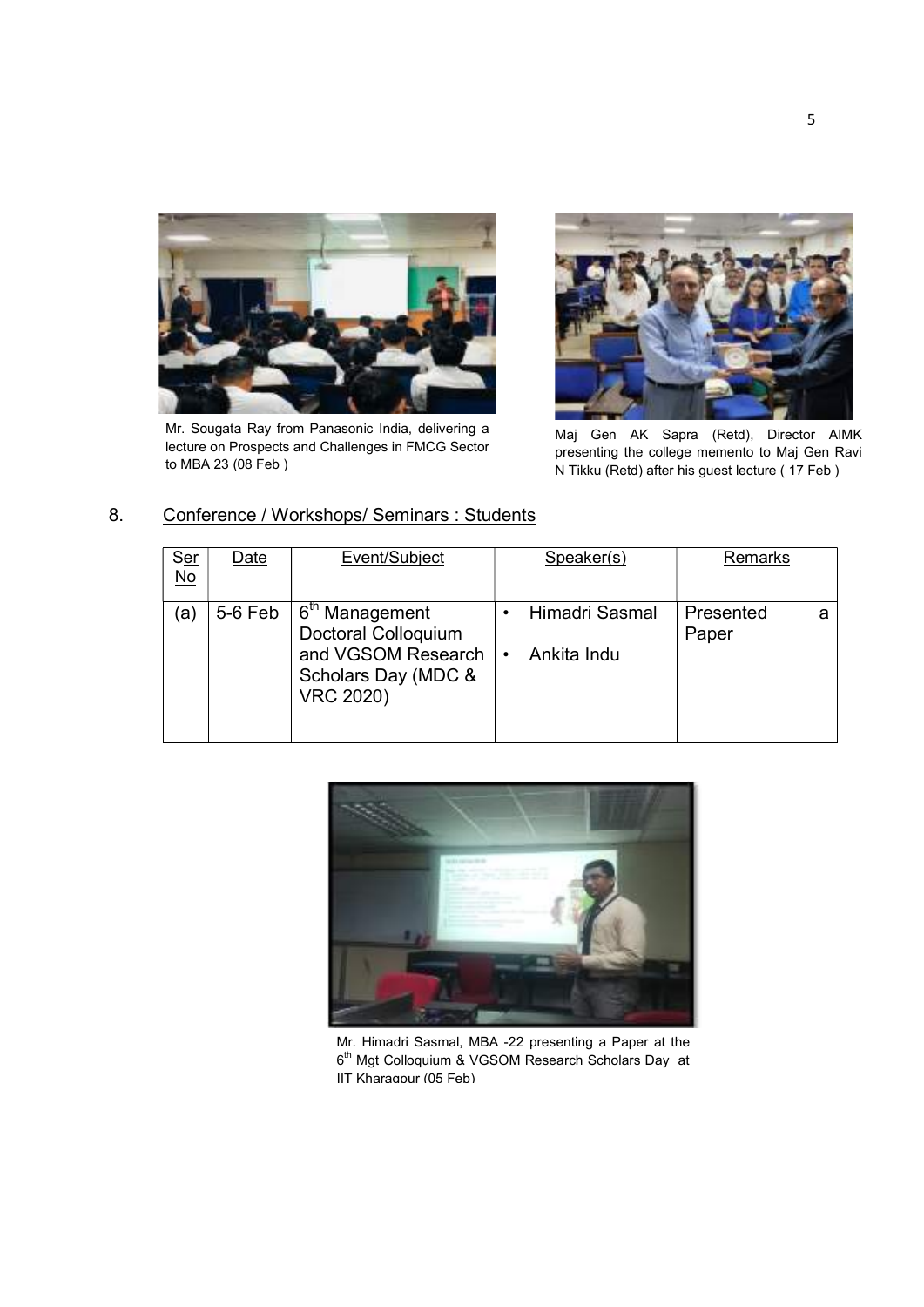# Faculty & Faculty Development Programme (FDP)

| 9. | Conference / Workshops / Seminars : Faculty. |
|----|----------------------------------------------|
|    |                                              |

| <u>Ser</u>                | Date of | Event                                                    | Participation           | Remarks  |
|---------------------------|---------|----------------------------------------------------------|-------------------------|----------|
| $\underline{\mathsf{No}}$ | Event   |                                                          |                         |          |
| (a)                       | 05-07   | Defexpo-2020<br>by <sub>1</sub><br>organised             | Maj Gen AK Sapra        | Attended |
|                           | Feb     | Ministry of Defence Prduction at   (Retd), Director AIMK |                         |          |
|                           |         | Lucknow                                                  |                         |          |
| (b)                       | 17 Feb  | <b>AICTE</b><br>Workshop                                 | with   Prof Protik Basu | Attended |
|                           |         | Stakeholders on<br>Approval                              |                         |          |
|                           |         | Process 2020-21 at Heritage                              |                         |          |
|                           |         | Institute of Technology.                                 |                         |          |

10. HR Sampark Wellness Conclave (08 Feb). The conclave was rganized by HR Sampark Group,on 08 Feb 20 with a focus on promoting health and wellness. About 120 wellness patrons ( HR companies HR and corporate trainer) came together to share their insights of embracing wellness. Mrs Puja Singh Ghosh, Placement Officer, represented AIMK at the conclave.



Participating members at the HR Sampark Wellness Conclave (08 Feb)

### Management Development Programme (MDP)

11. MDP for Institute of Hotel Management (IHM), Kolkata. On a request from IHM, Prof Ayan Chattopadhyay, Associate Professor, Marketing conducted lectures at IHM as a part of our MDP initiative.

### Placement

12. Placement Status (MBA 22). Five companies participated in our campus placement during the month of February 2020 and picked up 15 of our students. As on 29 Feb 2020 – 104 (87%) of our students have been placed. The details of placements in Feb 2020 are as under :-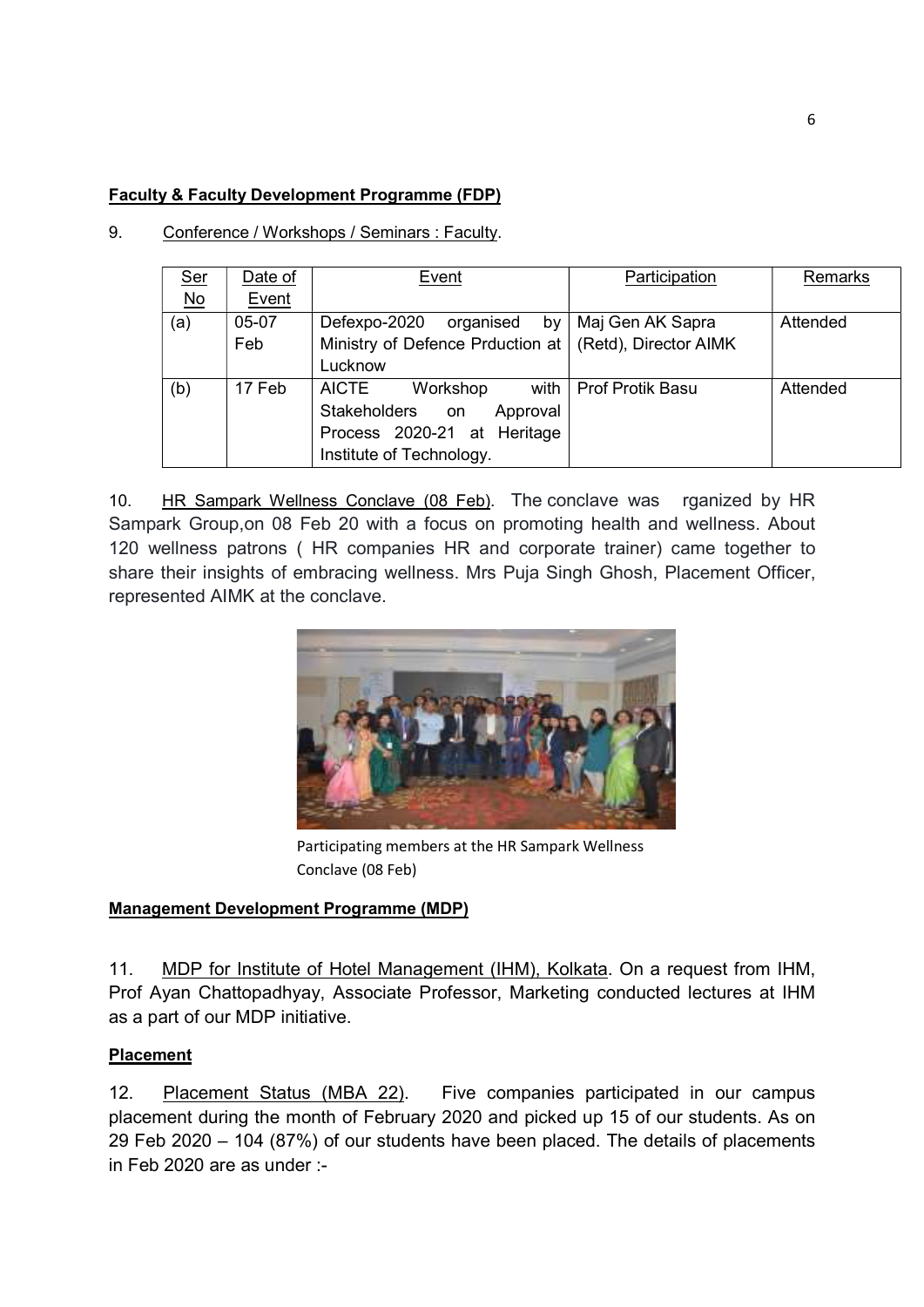| Ser | Date(s)             | Company    | Mode      |      |                | <b>Success Rate</b> |          |              |      |                          | Remarks    |            | <b>CTC</b> |
|-----|---------------------|------------|-----------|------|----------------|---------------------|----------|--------------|------|--------------------------|------------|------------|------------|
| No. |                     |            | (Psn,     | Par  | GD             | PI                  | Selected |              | Area |                          | In $/$ Off | <b>New</b> |            |
|     |                     |            | Test, GD  | tici | Stg            | Stg                 |          |              |      |                          | Campus     | Co         | Rs.        |
|     |                     |            | & PI)     | pat  |                |                     |          | Mkt          | Fin  | <b>HR</b>                |            |            | in lakh)   |
|     |                     |            |           | ed   |                |                     |          | g            |      |                          |            |            |            |
| (a) | 01 Feb              | <b>PwC</b> | PI        | 12   | $\blacksquare$ | 12                  | 07       | $\mathbf{0}$ | 7    | $\Omega$                 |            |            | 3.46       |
| (b) | 06 Feb              | Godrej &   | PPT, Test | 03   | 0              | 02                  | 01       | 01           | 0    | 0                        | Off        |            | 6.00       |
|     |                     | Boyce      | & PI      |      |                |                     |          |              |      |                          |            |            |            |
|     | 07 Feb              | HRI India  | GD & PI   | 11   | 05             | 05                  | 03       | 03           | 0    | 0                        | In.        | <b>New</b> | 6.50       |
| (d) | 12 Feb              | Godrej &   | Tele      | 01   | $\blacksquare$ | 01                  | 01       | 01           |      | $\overline{\phantom{0}}$ |            |            | 6.00       |
|     |                     | Boyce      | Interview |      |                |                     |          |              |      |                          |            |            |            |
| (e) | 26 Feb              | Sub K      | GD & PI   | 14   | 10             | 08                  | 03       | 02           | 0    | 01                       | In         | <b>New</b> | 4.50       |
|     | <b>Total placed</b> |            |           |      |                |                     | 15       | 07           | 07   | 01                       |            |            |            |
|     |                     |            |           |      |                |                     |          |              |      |                          |            |            |            |

#### **Student Affairs**

13. Matribhasa Diwas - International Mother Language Day (21 Feb). On 21Feb, we celebrated International Mother Language Day in remembrance of the martyrs who sacrificed their lives for their mother tongue in Bangladesh in 1952. Students show cased the linguistic diversity in our country through various cultural performances.



Maj Gen AK Sapra (Retd), Director AIMK alongwith the faculty and performers during the International Mother Tongue Day celebrations (21 Feb)



Ms Tuika Gogoi (MBA-23) performing an Assamese Dance during the International Mother Tongue Day celebrations (21 Feb)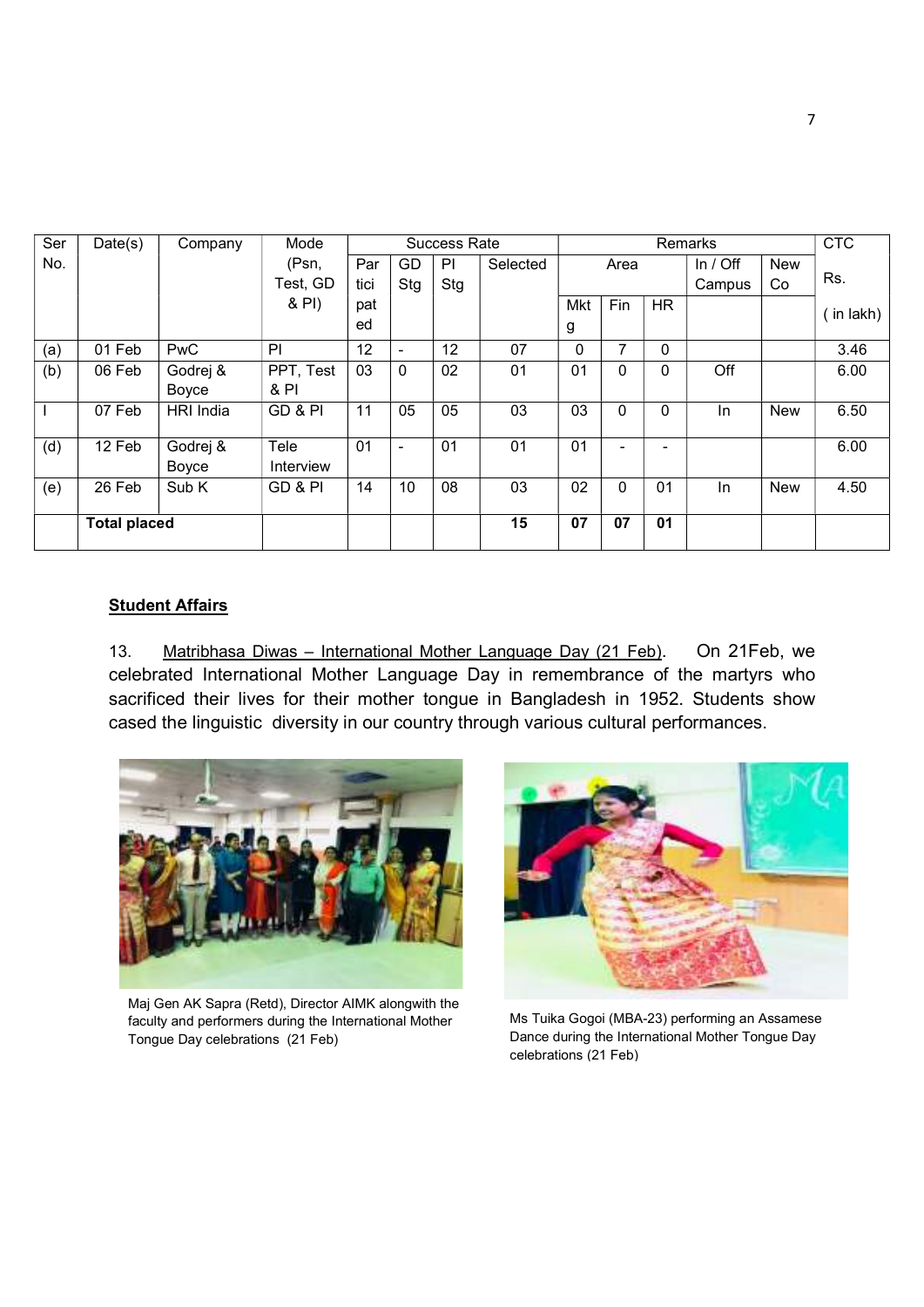| 14. | Competitions / Fests: Students. |  |
|-----|---------------------------------|--|
|-----|---------------------------------|--|

| <b>Ser</b><br>$\underline{\mathsf{No}}$ | Date         | Event/Subject              | Organised by                             | Remarks                                                                                                             |
|-----------------------------------------|--------------|----------------------------|------------------------------------------|---------------------------------------------------------------------------------------------------------------------|
| (a)                                     | 04 Feb       | <b>Marketing Quiz</b>      | BCC&I, Kolkata                           | total<br>40<br>teams<br>from<br>A<br>educational institutions and<br>Industries<br>participated<br>in<br>the event. |
| (b)                                     | 12&13<br>Feb | Xavrang'20<br>with XA-LIGA | <b>St Xaviers</b><br>University, Kolkata | 09<br>students<br><b>AIMK</b><br>of<br>participated in the fest and<br>reached upto the Semifinal<br>stage.         |



AIMK team at the fest (football tournament), organised by St Xaviers University, Kolkata (12 & 13 Feb)

# **Institute Social Responsibility (ISR)**

15. Philanthropy at Blind School (04 Feb). Volunteers from AIMK visited the Blind School in Kolkata on 04 Feb carrying gifts for the students purchased from voluntary contributions from the AIMK fraternity. The event was coordinated by Prof Preeta Sinha.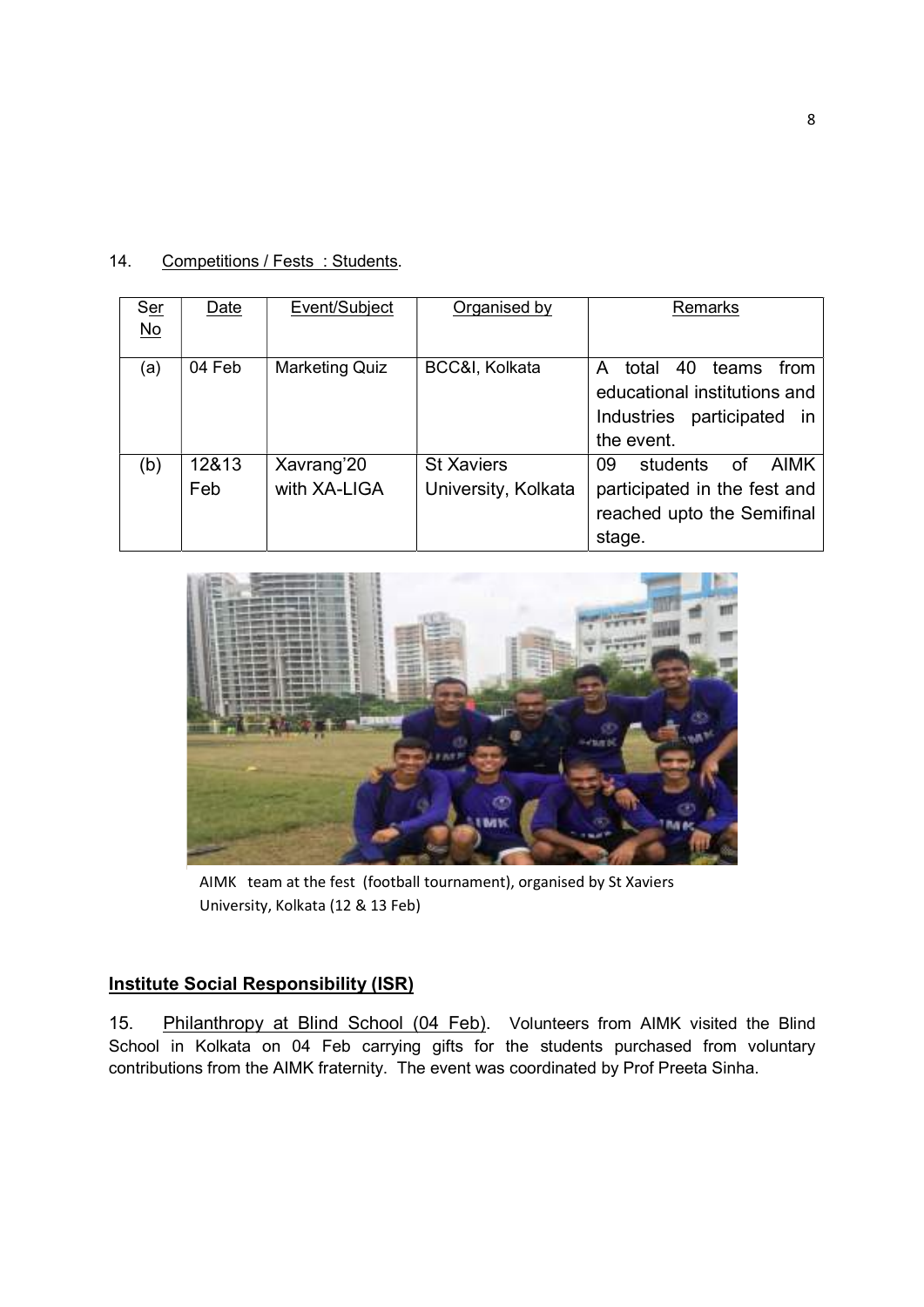

A collage show casing the visit of volunteers from AIMK to Blind School at Kolkata (04 Feb)

16. Awareness Programme on Blood Stem Cell Donation (08 Feb). Mrs. Ananya Ghosh, Regional Head, DATRI is working toward creating a wide diverse database of potential blood stem cell donors that can be rganize by any patient, living anywhere in the world, in need of a blood stem cell transplant. Ms Ananya Ghosh addressed the students and faculty of AIMK. Cheek swab samples were taken of proof all our students and they were provided a registration number. The event was coordinated by Dr Sweta Rani.



Ms Ananya Ghosh addressing the students and faculty of AIMK (08 Feb)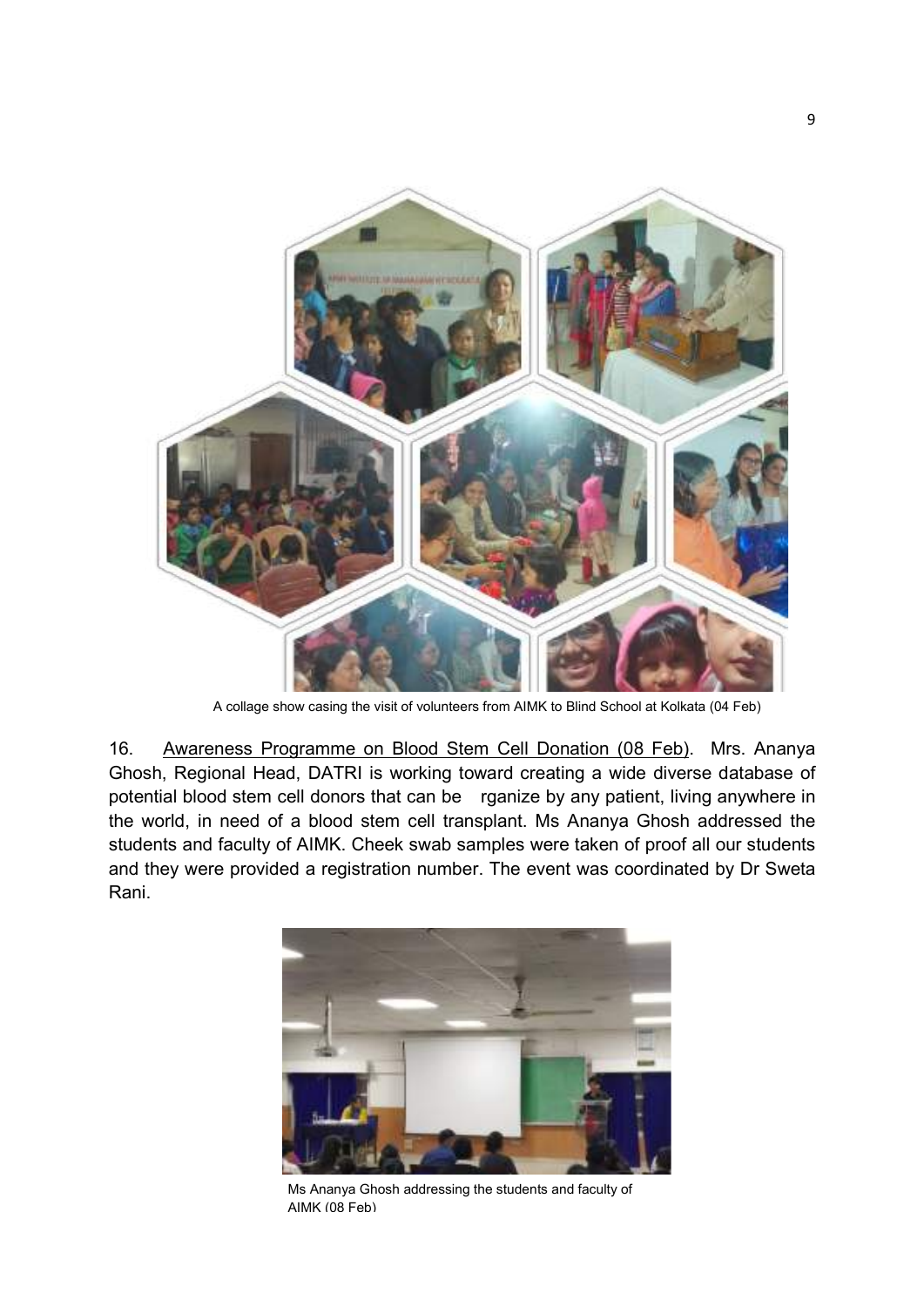# Administration

17. Civil Military Liaison Conference (19-20 Feb). The Civil Military Liaison Conference was conducted at HQ Bengal Sub Area on 19-20 Feb 2020. Waiver of monthly demand charges on electricity and property tax at Rajarhat Campus (was taken up during the conference). The conference was attended by the Director, Maj Gen A K Sapra, VSM (Retd).

18. Annual Conference of Directors AWES (Comds) and Registrar & Head of Adm (27 & 28 Feb). The Annual Conference of Directors AWES Commands and Registrars & Head of Adm Colleges Meet was held on 27-28 Feb 2020. For the first time, the conference was held via video conferencing. The conference was attended by Col S Chakraborty (Retd), Registrar & Head of Adm AIMK.

19. Annual Staff Picnic (29 Feb). The annual staff picnic with faculty, staff and their families was rganized at Nature Park, Kolkata.



Maj Gen AK Sapra (Retd), Director AIMK trying his luck at a game



Mrs Sadhna Sapra, wife of Dire AIMK distributing prizes



Dr Malini Majumdar being gracious to serve the attendees



The families of the staff savouring the food

#### Annual Staff Picnic (29 Feb)

20. Institute Bus (18 Feb). A 26 seater Air-conditioned Traveller Bus was added to the fleet on 18 Feb. The institute had been managing without a bus since 2012.